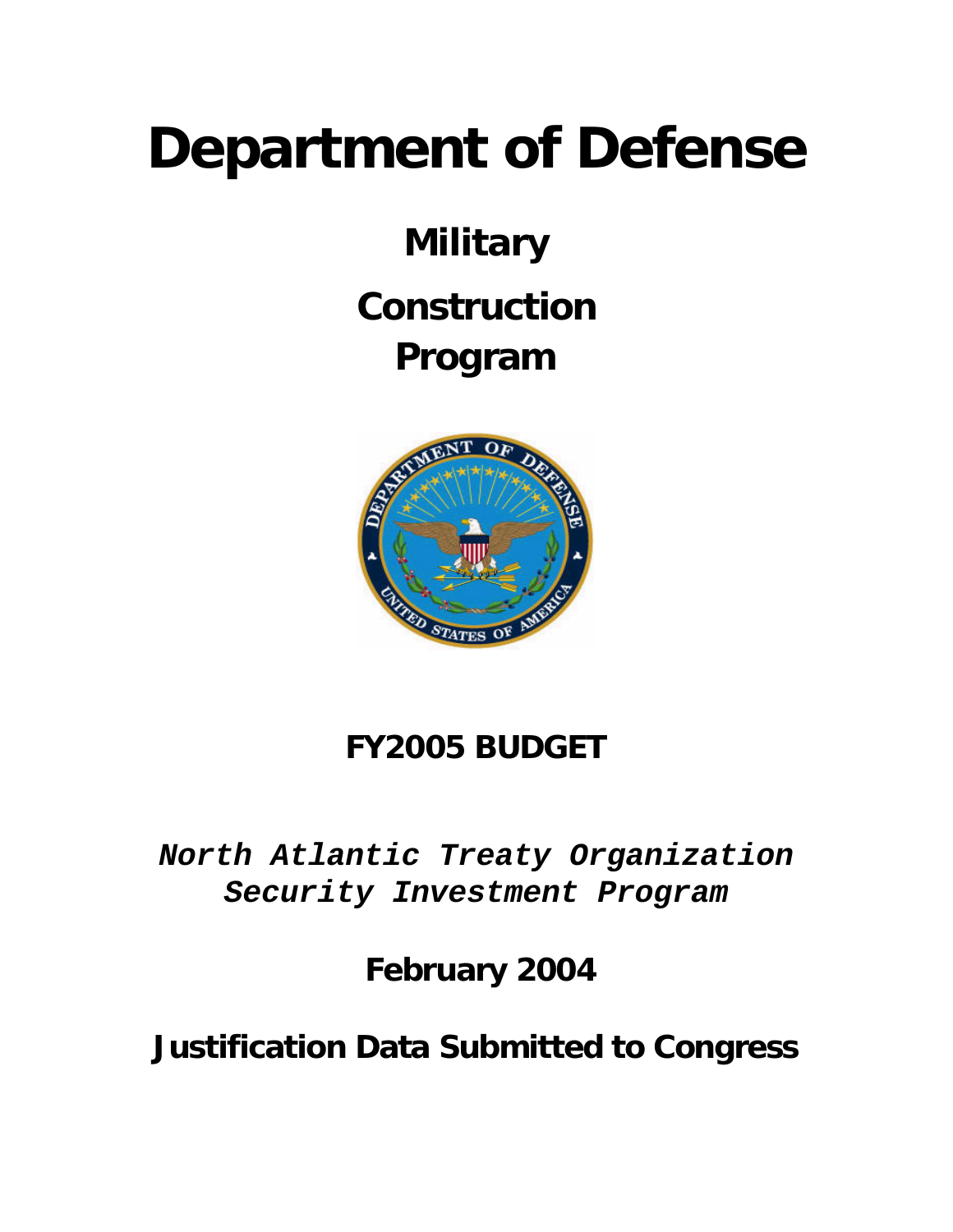#### **NATO SECURITY INVESTMENT PROGRAM (NSIP)**

**Budget Estimate Submission for FY 2005 President's Budget**

**--------------------------------------------------------------**

#### **NATO's Roles and Missions:**

The United States government, through its representatives at the North Atlantic Treaty Organization (NATO), worked vigorously to reform and revise the infrastructure program. In 1991, in response to the fall of the Berlin Wall and dismantling of the Warsaw Pact, the NATO Secretary General called for a Fundamental Review of the NATO Infrastructure Program with the objective of downsizing, streamlining and updating the program to conform to new security realities. The review culminated in 1993 with the formal adoption of new rules and procedures for the program. The resulting NATO Security Investment Program (NSIP) procedures were carefully recast under extensive United States guidance to: (1) allow our forces to obtain the maximum operational benefit, whether stationed in Europe or transiting to other regions; and

(2) to position U.S. contractors to be competitive when bidding on project solicitations.

NATO is a collective security organization of nineteen sovereign nations (in the Spring of 2004 Bulgaria, Estonia, Latvia, Lithuania, Romania, Slovakia, and Slovenia are anticipated to join the Alliance). The NATO Security Investment Program and budget decisions are based on consensus decision-making among the member nations. Procedures and project execution decisions are likewise arrived at by consensus. Currently, the military planning staffs of the Supreme Allied Command, Europe, and the Supreme Allied Command, Atlantic, develop all NSIP construction and procurement projects based on prioritized and accepted requirements to support the Alliance's war-fighting capabilities. These projects are bundled in Capability Packages, which NATO military and civilian decision-makers review in detail based on guidance from the member nation's governments.

#### **Continuing U.S. Commitment to NATO:**

The U.S. has an abiding national security interest in a stable, integrated European Region. Our political and military presence there fosters the conditions necessary to ensure democratic and market-based institutions take root throughout the region.

The United States' representatives on NSIP decision-making committees at all levels of review and approval are well-aware of United States' interests in achieving a new European security environment in which NATO continues to play a key role, both in its current and future enlarged configuration. NATO resource managers, in coordination with national representatives, will continue to monitor European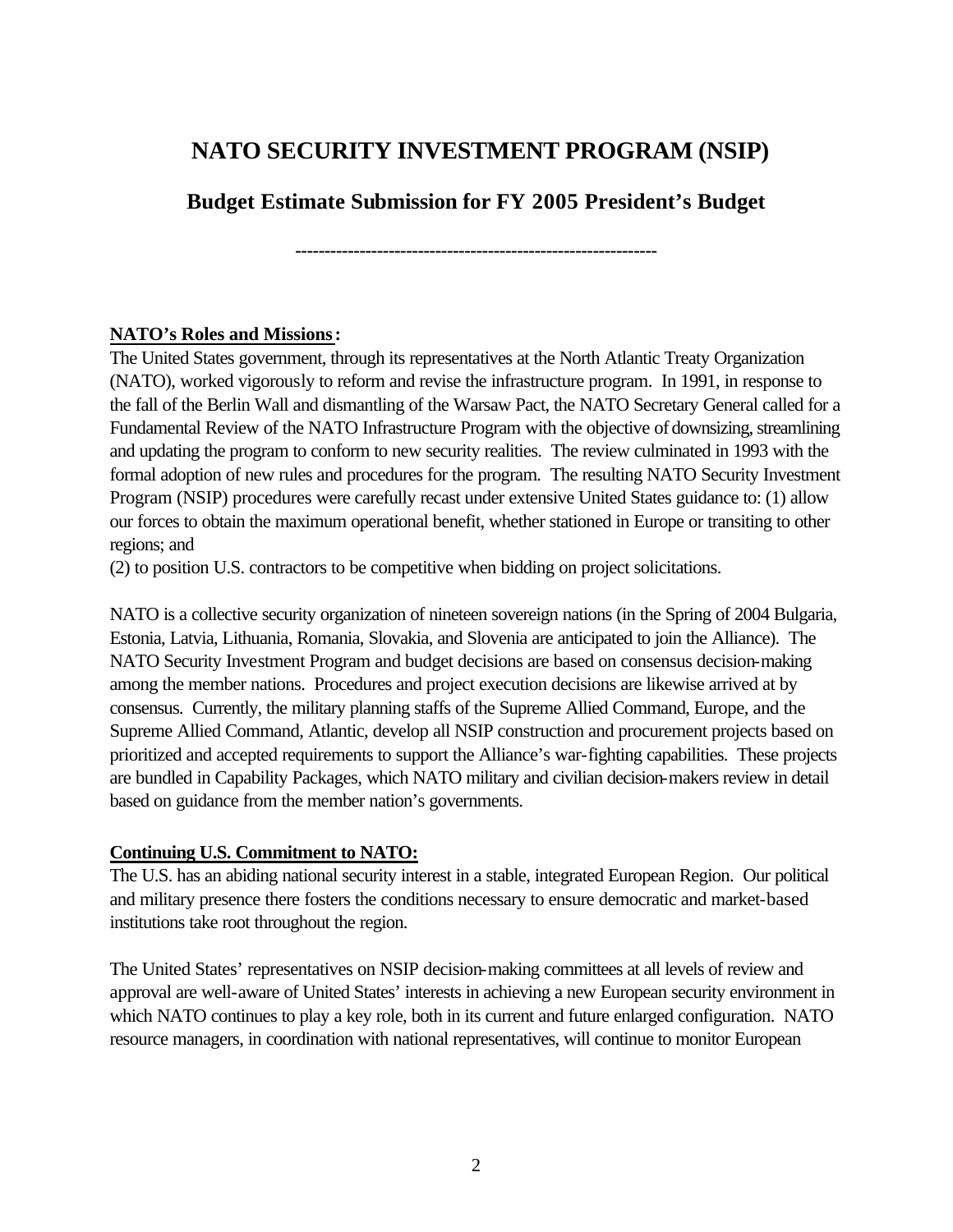security developments and ensure that NATO common budget programs both anticipate and respond to new mission requirements.

Despite the promising developments in Europe since the end of the Cold War, there remain a wide range of other threats to peace and stability in Europe and adjacent regions: dangers posed by global terrorist attacks; nuclear weapons and other weapons of mass destruction; regional conflicts which have surfaced absent the centralized control of the former Soviet Union; hostile governments and political unrest in the Middle East; and various other economic and environmental dangers to U.S. national security interests. The existence of these threats to regional stability and U.S. interests there serves to underscore the need for a continued U.S. political and military presence in Europe, and the need for a robust, proactive North Atlantic Treaty Organization, serving as the essential defense and security organization in Europe. From a strategic standpoint, NATO is the only forum enabling the U.S. and its European Allies to consult and develop common views and solutions to security challenges, not only in Europe, but also on a global scale.

#### **Overall Program Requirements**:

#### **General:**

NATO Security Investment projects meet Alliance military requirements for a wide range of facilities and capabilities. Projects include effective surveillance and intelligence capabilities, flexible command and control systems (including secure and reliable communications), mobility within and between regions, adequate logistics and transportation support, and the infrastructure to support both forward deployed and reinforcing forces. Humanitarian and peacekeeping initiatives also receive NATO Allied-nation support. In addition, the 1994 NATO Summit identified several new regional initiatives, including the Partnership for Peace Program, the Combined Joint Task Force concept, and the European Security and Defense Identity, which could benefit from (and be eligible for) funding support through this program.

The FY 2005 budget of \$165.8 million supports the U.S. share of the NSIP program, taking account for the changing and continuing threat to peace, the revised NATO funding eligibility criteria, maximum use of existing inventory, and national political and economic realities. This is also considered an adequate funding level to cover restoration and upgrade requirements for existing facilities and systems, recoupments for pre-financed projects, payments for incrementally funded projects, minor works, new requirements, and recurring administrative and other program support costs (audits, cost overruns, and cancellation fees).

#### **NATO Security Investment Program: FY 2005 U.S. Budget Requirements:**

Based on the existing cost sharing agreement and budgeted exchange rates, the U.S. cost share for fiscal year 2005 is \$165.8 million. No other sources of funds are available. Therefore, the FY 2005 request for new appropriation is \$165.8 million.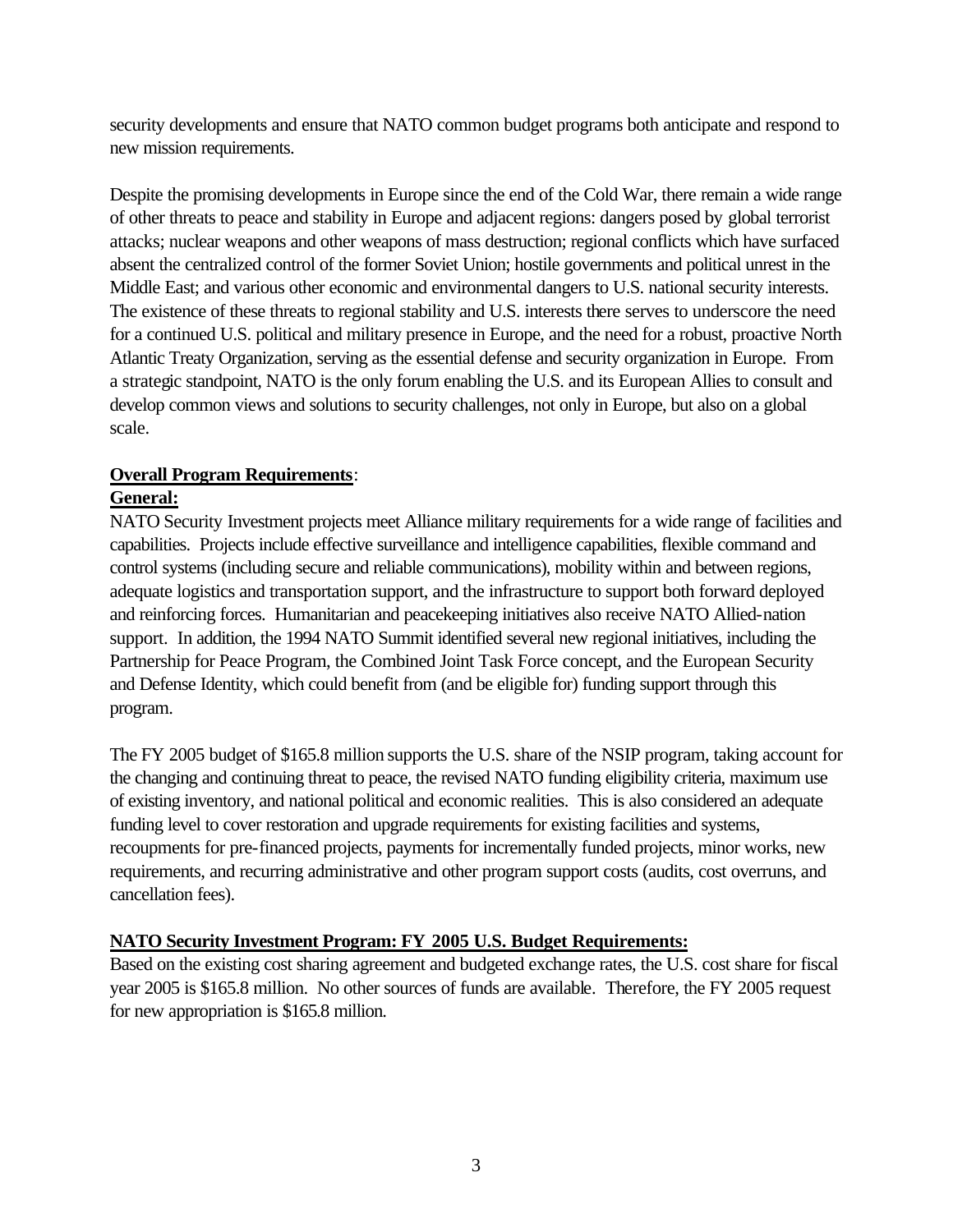The U.S. national contribution to NSIP serves multiple political purposes, allowing the U.S. to play a major leadership role in transatlantic affairs. Our active participation in the NSIP assures the United States of a continuing front-line role in shaping and influencing the collective defense posture of the Alliance, and works produced by the program provide direct, on-the-ground benefits to U.S. military service personnel across the European continent.

Of course, the opposite is also true when the contribution is diminished or constrained. Nowhere has this been more clearly evident than our inability to use NSIP funds to support Partnership for Peace (PfP)-related projects. Starting in FY 2000, the annual military construction appropriations acts have included language barring the U.S. from supporting PfP-related projects with NSIP funds in countries that were part of the former Soviet Union. This prohibition continues to have considerable negative political consequences – proving the practical axiom that without sustained U.S. support and participation in all aspects of NSIP, the U.S. misses opportunities to shape regional stability and influence the development and entrenchment of democratic institutions and market reforms so vital to this area. Similarly, the use of NSIP funding to support enlargement-related projects is a practical expression of our military and political commitment to an expanded alliance and the successful integration of former adversaries into the family of western democracies. Now that the Alliance has agreed to enlargement, the NSIP will play a central role in consolidating NATO's collective defense capability and actualizing NATO's revised Strategic Concept.

#### **Program Priorities and Eligibility Criteria:**

In procedures adopted in May 1993, the program's funding criteria for facilities construction and restoration all but eliminates NATO facility funding for the European allies but continues full support for U.S. requirements at European bases. With few exceptions, funding is no longer programmed in any NATO country for the construction, restoration, or upgrade of facilities that are used specifically for that nation's NATO-assigned forces (this applies principally to most European allies and has the practical effect of disqualifying their facility requirements for NATO funding). However, projects will still be funded to support operational facility requirements for those NATO-assigned forces deployed outside of their national borders. As a result, U.S. European facility requirements will continue to be eligible for NATO funding. Also, Stateside facilities for the support of U.S. NATO-assigned reinforcement forces (e.g. embarkation and outload facilities) remain eligible for NATO funding.

#### **Program and Project Approval Procedures:**

Under the current programming procedures, U.S. construction requirements are an integral part of the NATO Military Commanders' "Capability Packages." All NSIP project requirements are stated in terms of "Capability Packages," assembled, reviewed and approved by the NATO Military Authorities. The overall NATO priority of specific operational capability packages determines the priority of the individual projects included - both procurement and construction. Due to limited funding levels, lower priority procurement and construction requirements have been deferred. In some instances, projects for the restoration and upgrade of existing facilities are funded as "stand alone" projects but are still subject to a NATO priority analysis.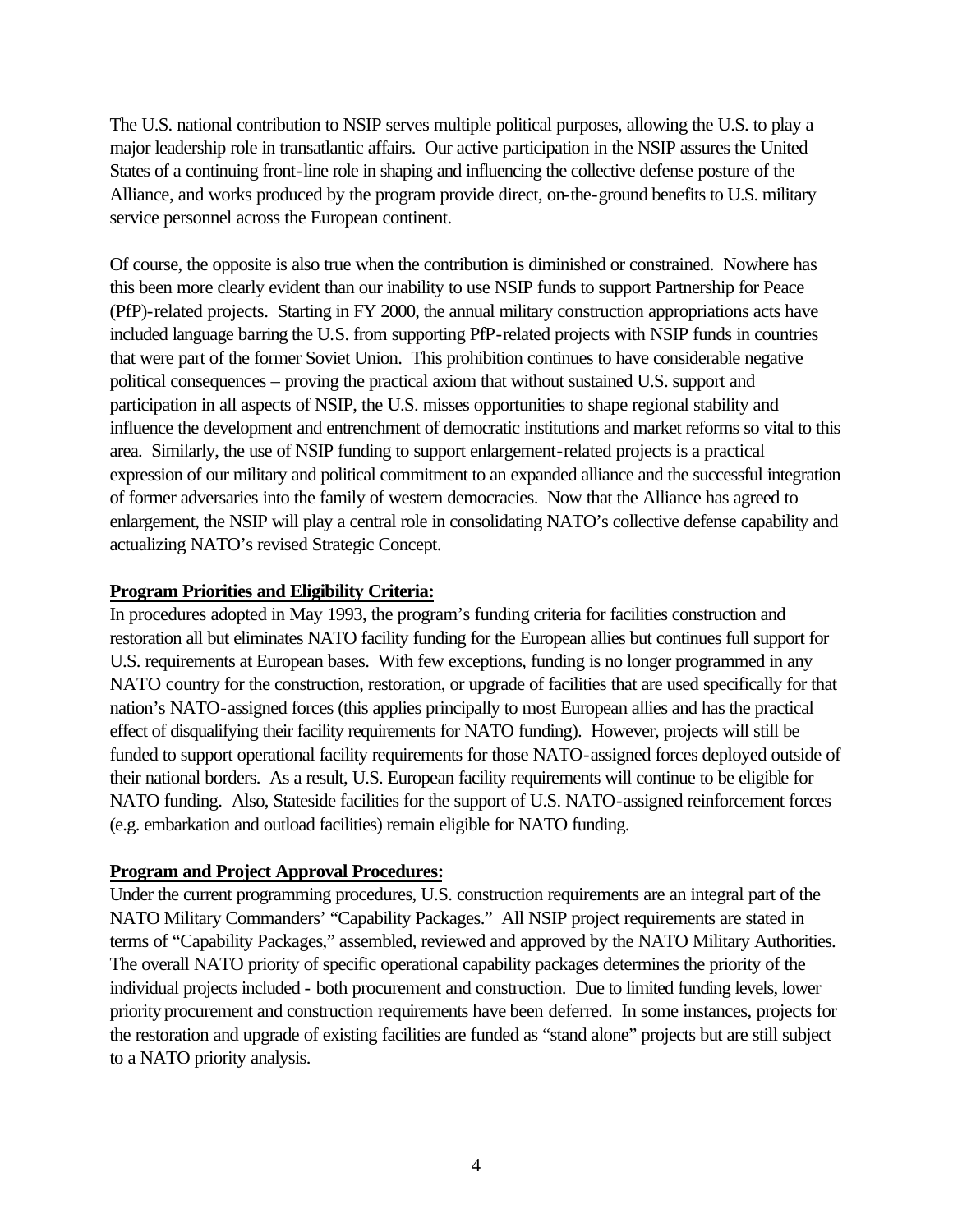While the capability package process does provide a great deal of insight into specific projects, the Department is unable to guarantee to the Congress that all projects will be executed within a given budget. The budget is prepared 10 months prior to the start of the fiscal year and, additionally, forecast in detail for an additional 12 months. NATO planners must propose projects that meet anticipated operational requirements needed to sustain alliance military capabilities.

The NATO CP procedures allow for emergency submissions in order to address new priorities that arise in response to unexpected threats. For example, if U.S. components feel there is a need for force protection projects as a result of terrorist attacks, such requests may be handled under the NATO CP emergency provisions.

NATO authorities have approved 84 capability packages with an additional 7 formally under review at NATO headquarters, along with numerous addendum and revisions to previously approved CPs. Approved capability packages can be addressed in the following four categories:

- Command and Control. Upgrades to equipment and software for NATO headquarters; replacement/upgrade of maritime communications for both surface and subsurface units; procurement of transportable command and control communications equipment for NATO contingency operations; upgrade and enhancements to hardware and software systems supporting the NATO Nuclear Planning System.
- Replenishment and Supply. Logistics support for NATO deployments and long-term operations, including ammunition and fuel depots; embarkation facilities in the U.S.; and facilities for the reception and staging of reinforcement forces.
- Training and Exercises. Improvements at existing NATO joint training areas, firing ranges, and facilities for computer-assisted training.
- Maritime Surveillance and Amphibious Warfare. Restoration and upgrade of facilities at maritime bases, sea and air embarkation facilities, depot storage, and battle damage repair facilities.

#### **U.S. Requirements:**

U.S. forces in Europe have been reduced to approximately 100,000 permanently stationed military personnel and the U.S.-European base structure reduced by 66% from the pre-1990 inventory. These reductions were achieved with full congressional support. The NATO Security Investment Program (NSIP) remains the primary source of funding for several U.S. construction priorities: restoration and upgrade of existing NATO operational facilities at U.S. European Command bases; construction required for new missions and the consolidation of U.S. forces; embarkation facilities under the U.S. Atlantic Command in the United States to support the mobilization and movement of U.S. NATO-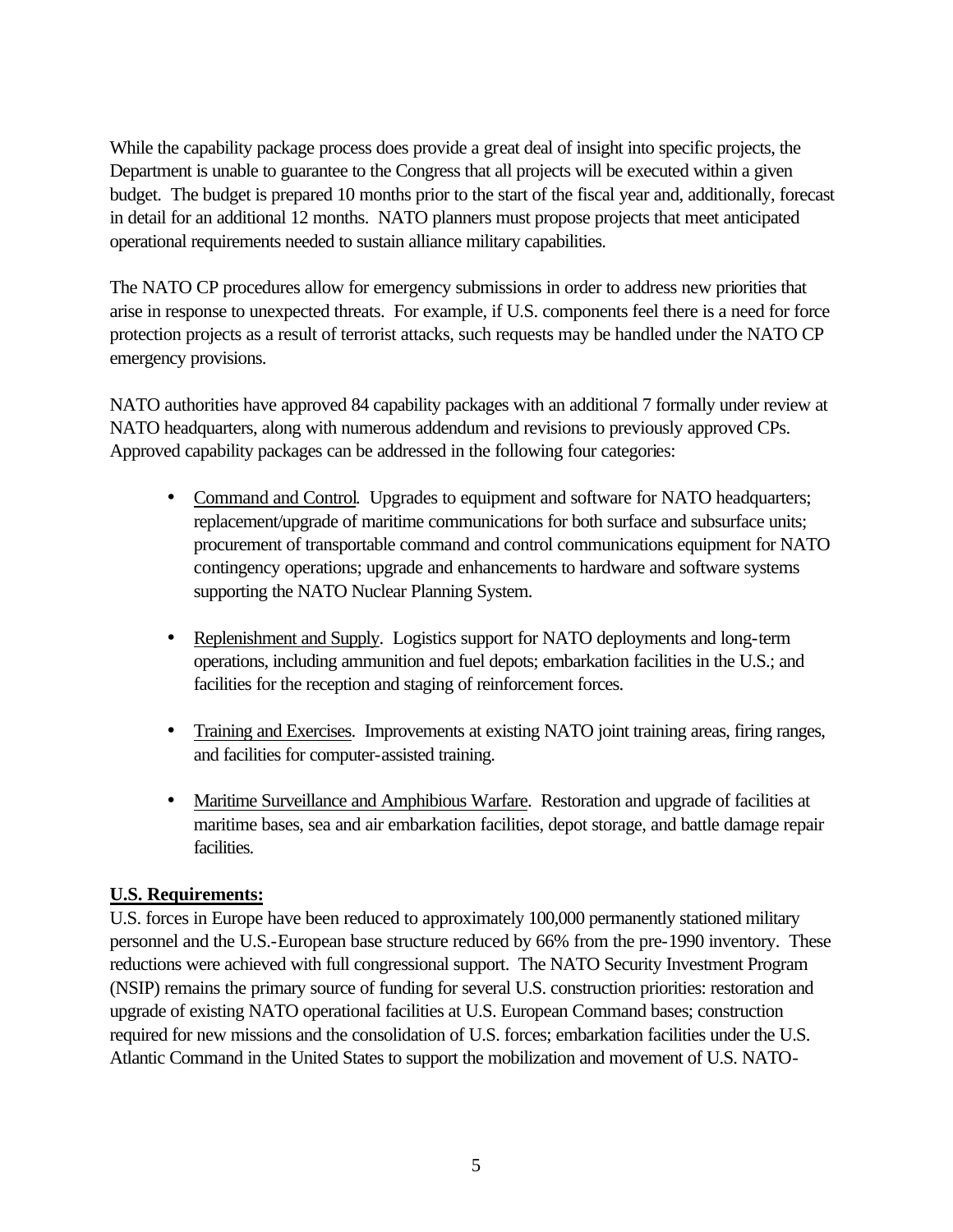assigned reinforcement forces and equipment; and storage in Italy for Army pre-positioned war reserve materiel.

NATO has approved and funded eighty infrastructure projects, totaling over \$330 million, for the bed down of 2 fighter squadrons at Aviano Air Base, Italy. These projects are in various stages of design and construction and include both operational and community support facilities. At Aviano AB, NATO is funding community support facilities (e.g., child care center, dining facilities, post office, youth center, etc.) as a special exception in order to maintain a fighter aircraft presence in the southern region.

Allied agreement to fund the unique U.S. requirements noted above is particularly significant given that the cost share percentage of the European nations has not changed. However, under the new criteria, the allies must now shoulder the bulk of the costs of NATO-required construction and facility restoration within their own borders, while NATO support for U.S. facility requirements in Europe remains unchanged. The shift in the principal focus of the program to NATO-wide requirements such as command and control, communications, management information equipment and associated software, and other advanced technology also continues to favor U.S. companies who have been highly successful in winning competitive NATO bids.

NATO recently approved and is funding a number of projects providing for logistics, movement and transportation from the CONUS (roughly \$76 million in construction projects at Fort Drum, NY; Fort Stewart, GA; Sunny Point Military Terminal, NC; Bluegrass Army Depot, KY; and Sierra Logistics Depot, CA). In addition, almost \$70 million in NATO funding is planned for 36 projects at Incirlik Air Base, Turkey, to support air immediate reaction forces for conflict prevention. Another \$120 million is in NATO funding is planned for 10 projects at Rota Naval Base, Spain to provide logistics support and resupply facilities for NATO maritime forces. Projects costing about \$27 million are planned at RAF Fairford, UK including aircraft parking ramps, squadron operations facility, roads and ammunition storage facilities. These projects are in addition to the \$147 million airfield reconstruction effort already in progress at RAF Fairford, making it the premier bomber bed down location in the European theater.

Thus far, the U.S. has received NATO infrastructure Allied-nation support of about \$402 million for its humanitarian and peacekeeping initiatives in Kosovo, Macedonia and Bosnia. Much of this has funded supply routes, communications systems, and force protection.

In addition to U.S. specific requirements, there are a number of theater-wide and common-use systems and facilities in which the U.S. has a vested interest and must be maintained and upgraded. These facilities are essential for the conduct of military operations and political consultations. U.S. forces, as well as other allied units and the NATO command structure are dependent on the availability of properly functioning systems and facilities with:

• Secure and reliable communications networks linking NATO static and mobile command centers with the national headquarters of NATO member nations.